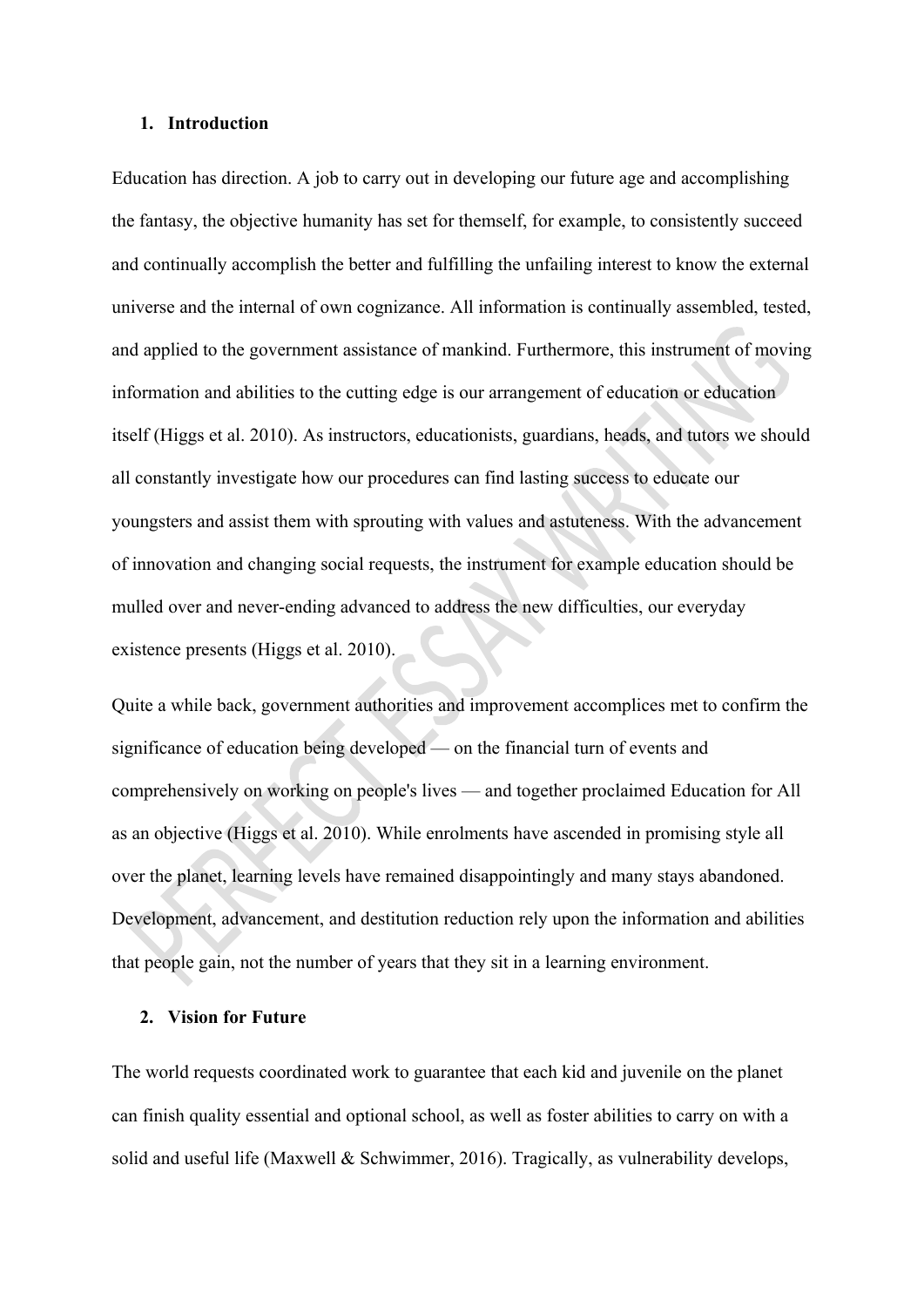this errand appears to be exceedingly difficult — even in top-level salary nations — as additional intricate abilities are requested by businesses, and globalization requires people who comprehend the difficulties the planet is confronting and that can work in various geologies.

To exacerbate the situation, the interest for abilities is moving to non-routine mental and relational abilities, since many positions are being lost to robotization. Academic plans in schools don't typically consider this change and education frameworks don't have the instruments to address these more complex abilities (Maxwell & Schwimmer, 2016).

Globalization has rolled out these improvements present in pretty much every nation, adding to existing disparities and adding to the intergenerational transmission of neediness. In some low-pay, and, surprisingly, center-pays nations, affirmed instructors need information in certain subjects like arithmetic, physical science, and science, need satisfactory amounts of reading material, and network (and at times even power) is uncommon in school structures (Maxwell & Schwimmer, 2016). However, even in these cases, the interest for more elevated level reasoning abilities is available in the work market, forcing a twofold test over a generally overburdened academic system.

In this specific circumstance, what ought to be the job of the education? It would be not difficult to answer that if the nuts and bolts don't exist, we shouldn't anticipate anything over the essentials, hence permitting the up-and-coming age of learners to be incompetent and not ready for the future ahead.

# **3. Theoretical Understanding of the Future**

Voros has figured out how to grow the underlying Futures Cone concept fundamentally for certain extra developments of the future. This adaptation of the futures cone could likewise be envisioned as a bunch of Matryoshka dolls (Voros, 2017), where every different part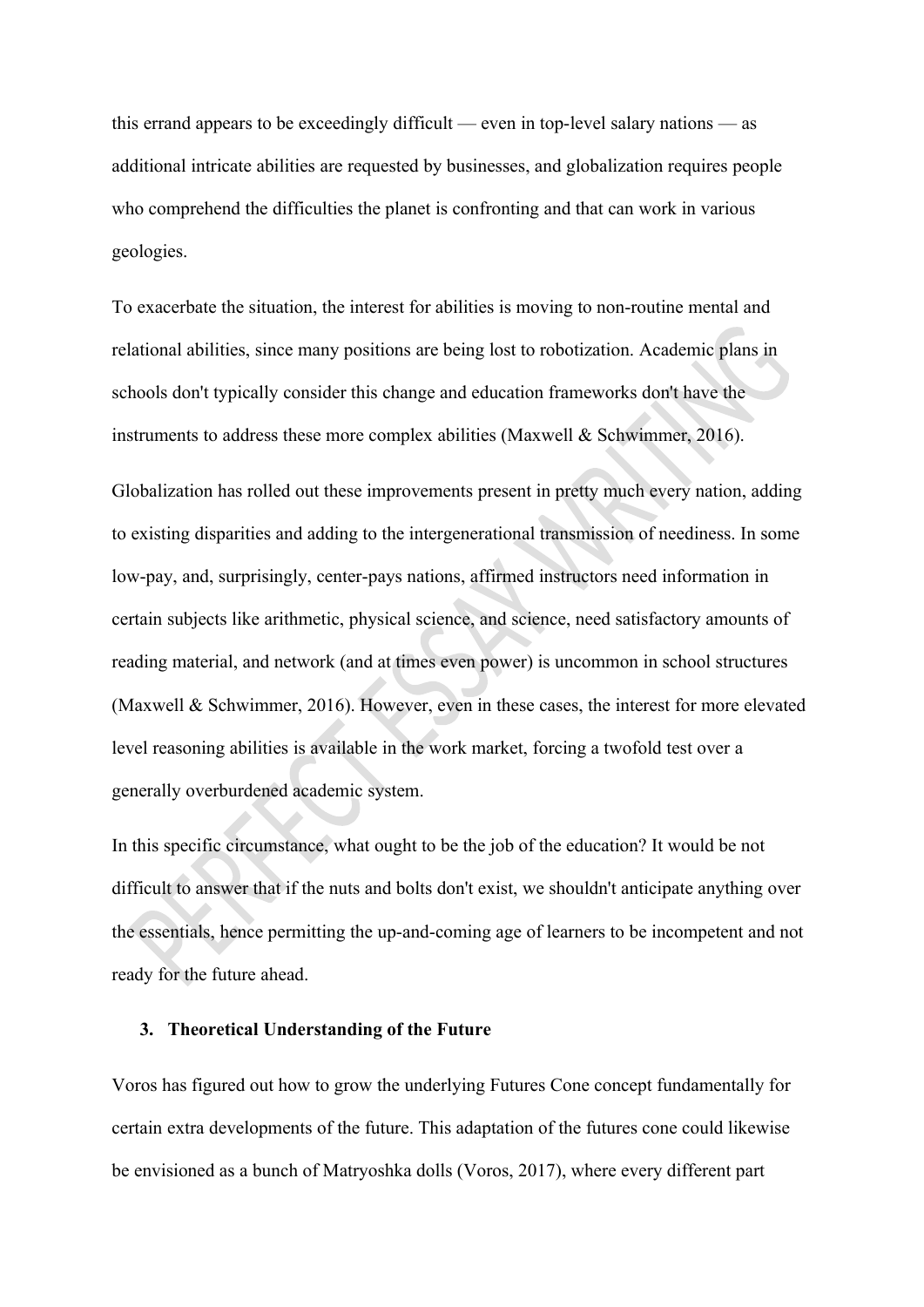(classes) of the future is contained in the Preposterous Future doll. Notwithstanding, this elective perception, the Matryoshka worldview, shows that even though, our perspective on the future is extended, the futures are as yet portrayed prohibitively.

 In our language, this kind of action is supposed to create "future-platform logical abilities", that is abilities that come from science and can uphold learners to talk and ponder the future. The second sort of exercise is worked to mix science education with the viewpoint of Futures Studies, which is a complex interdisciplinary field created by a local area of sociologists, savants, as well as scholastics in the traditional system, finances, governmental issues, and the pioneering domain (Voros, 2017). Considering the study of mind-boggling frameworks, FS problematize the normal conviction that futures are just matters of making forecasts and stress them as ways of opening up conceivable outcomes and arrangements. One of the fundamental thoughts is that, since precise forecasts are excessive and unrealistic (because of logical constraints), it is socially, financially, and critical to foster abilities for contemplating potential outcomes and ways of acknowledging potential futures as opposed to anticipating precisely exact thing will occur. In this chance viewpoint, the presence of a majority of futures is vital, and 'situation' turns into a watchword. Situation building (or arranging) is an apparatus for producing stories about various futures and has been utilized broadly in FS particularly in the contexts of devilish issues, for example, environmental change (Voros, 2017).

## **4. Achieving the goal of Global Citizenship**

The requests put on schools are not confined to getting ready learners for the rising requests of the work market (Holfelder, 2019). A youngster needs to develop to be an educated part regarding the general public wherein they live and to have the information and abilities to take an interest. As well as obtaining fundamental mental and social and close-to-home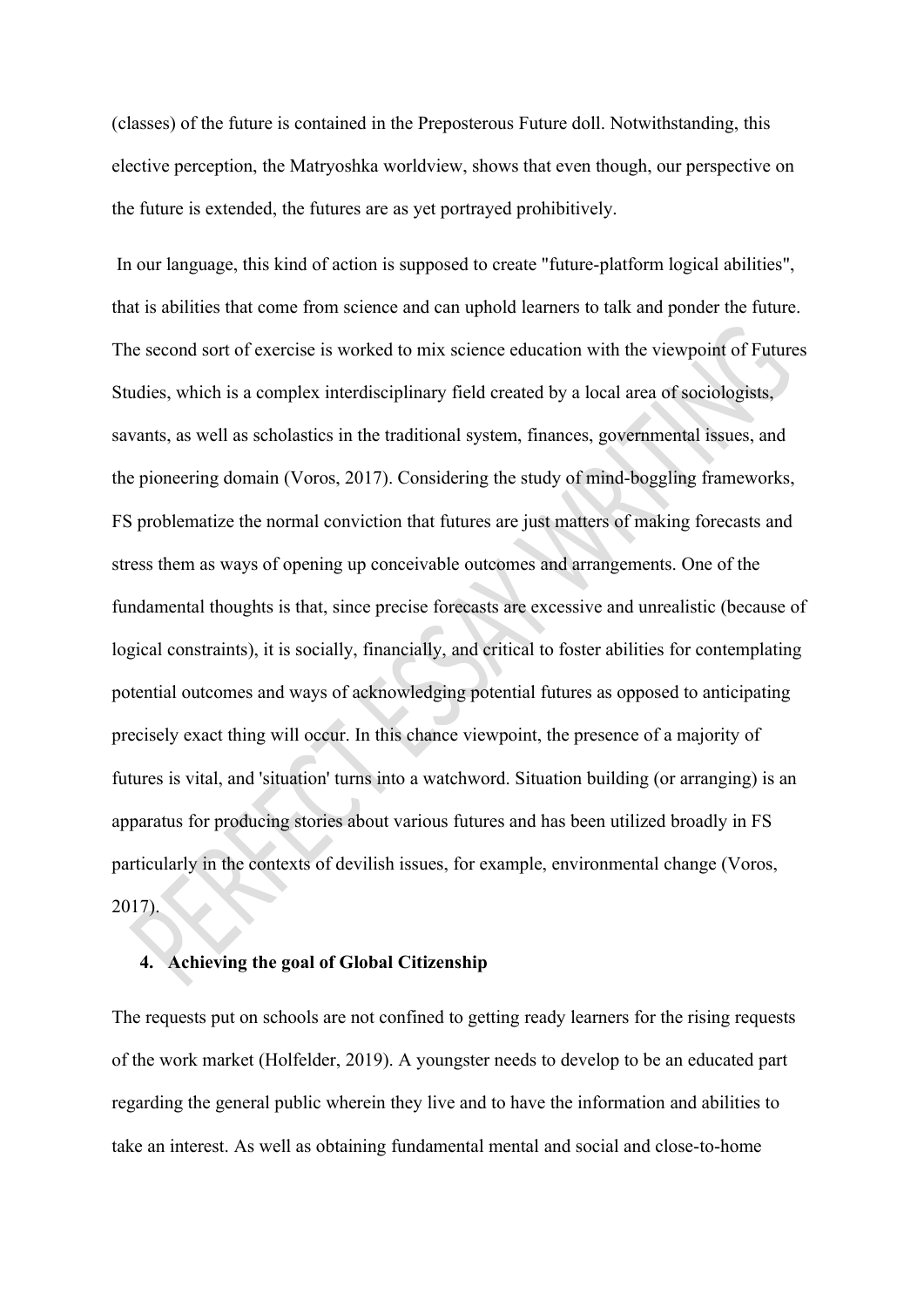abilities, a strong Global Citizenship academic plan ought to be presented in the academic system even in the creating scene (Holfelder, 2019). Understanding how their nation is coordinated, and how it associates with a globalized world, will be of incredible incentive for the learner.

To encourage the abilities expected to turn into a global citizens, we ought to foster these abilities in an organized manner in the educators' labor force (Holfelder, 2019). This implies in-administration education through coordinated effort and gathering conversations on sympathy, social appreciation, ethnic and orientation personalities, and general information on current world issues and difficulties. An educator that accepts she is important for mankind and not simply to a district or a nation will in general cultivate similar discernment in her learners.

Eventually, assuming we believe that learners should become citizens, we want to give them a voice. Frequently, in academic systems, we treat youngsters as kids and have zero faith in them to be answerable for their own learner lives and choices (Holfelder, 2019). This implies we should trust them to partake in significant choices about the school academic plan and we should examine their conduct issues with them straightforwardly — not their folks. This would likewise require permitting some opportunity for them to produce errors and figuring out how to address them. A global citizen, it should be perceived, is first a citizen in quite a while own school, local area, and nation (Holfelder, 2019). To set them up to become educated and dynamic people in their nations, it is critical to allow them to practice choices and activism at the beginning phase.

#### **5. Leapfrogging and Integrated Learning Environment**

Even though it could appear utopic, education in low-and center pays nations can profit from present-day innovation in any event, when the essentials are missing, if a more contextualized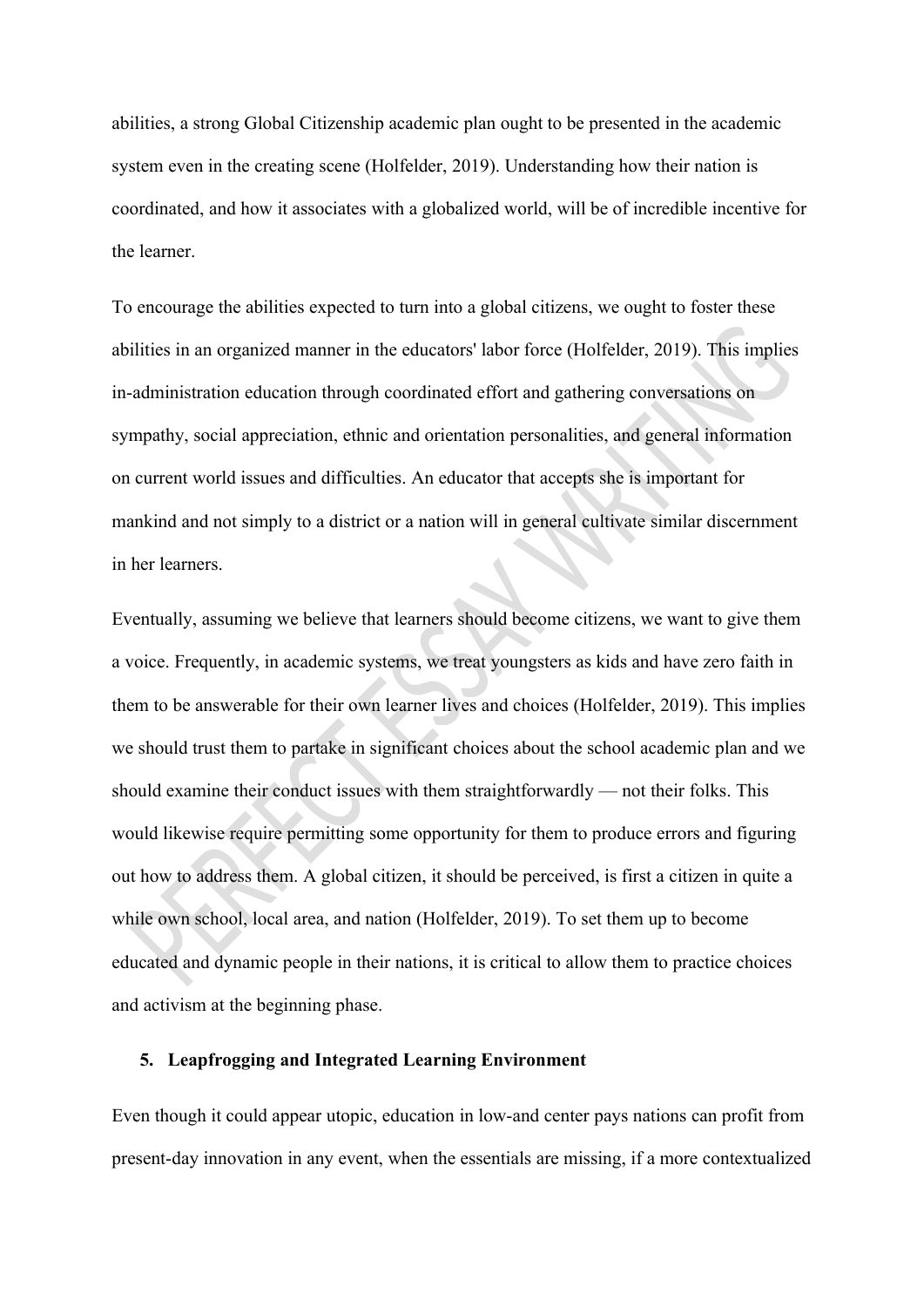way to deal with remembering such apparatuses for the study hall is taken, as help to educators not as an unexpected subject (Ning & Hu, 2012).

In China, for instance, the Ministry of Education offers schools choices to utilize computerized classes. For example, offering all educators the utilization of advanced classes ready via prepared instructors. The utilization of the stage emphatically affects learning. However, to make the most of this apparatus, associativity necessities to exist. Without a trace of this, pen drives or disassociated choices were given. Involving innovation for therapeutic education was and is as yet done, in any event, when associativity isn't free.

Different potential outcomes are the telecom of classes to help guide where explicit educators are not accessible (Ning & Hu, 2012). An intriguing illustration of this inventive practice was featured in the Millions Learning report from the Center for Universal Education at Brookings. The academic system in the province of Amazonas in Brazil had the test of giving material science and science classes in the Amazon wilderness for secondary school learners (Ning & Hu, 2012). The arrangement was to enroll an educator to communicate classes and give schools a generalist instructor to guarantee class cooperation and learner predicament. The utilization of innovation in these models shows the potential benefits of bringing assets and an information base that isn't yet accessible in each study hall (Ning  $& Hu$ , 2012). Then again, the way that the education environment exists someplace and might be assembled is of

incredible assistance and doesn't provide educators with the feeling of debilitation, since it is ready by instructors from inside the Amazonas framework or by people from the local area and not by a far-off organization situated in another country.

### **6. Achieving the Agenda of Happiness, Wellbeing, and Satisfaction in Future**

Emotional wellness issues among teenagers have altogether expanded over the most recent couple of many years. Research in the field has shown that lower abstract prosperity hampers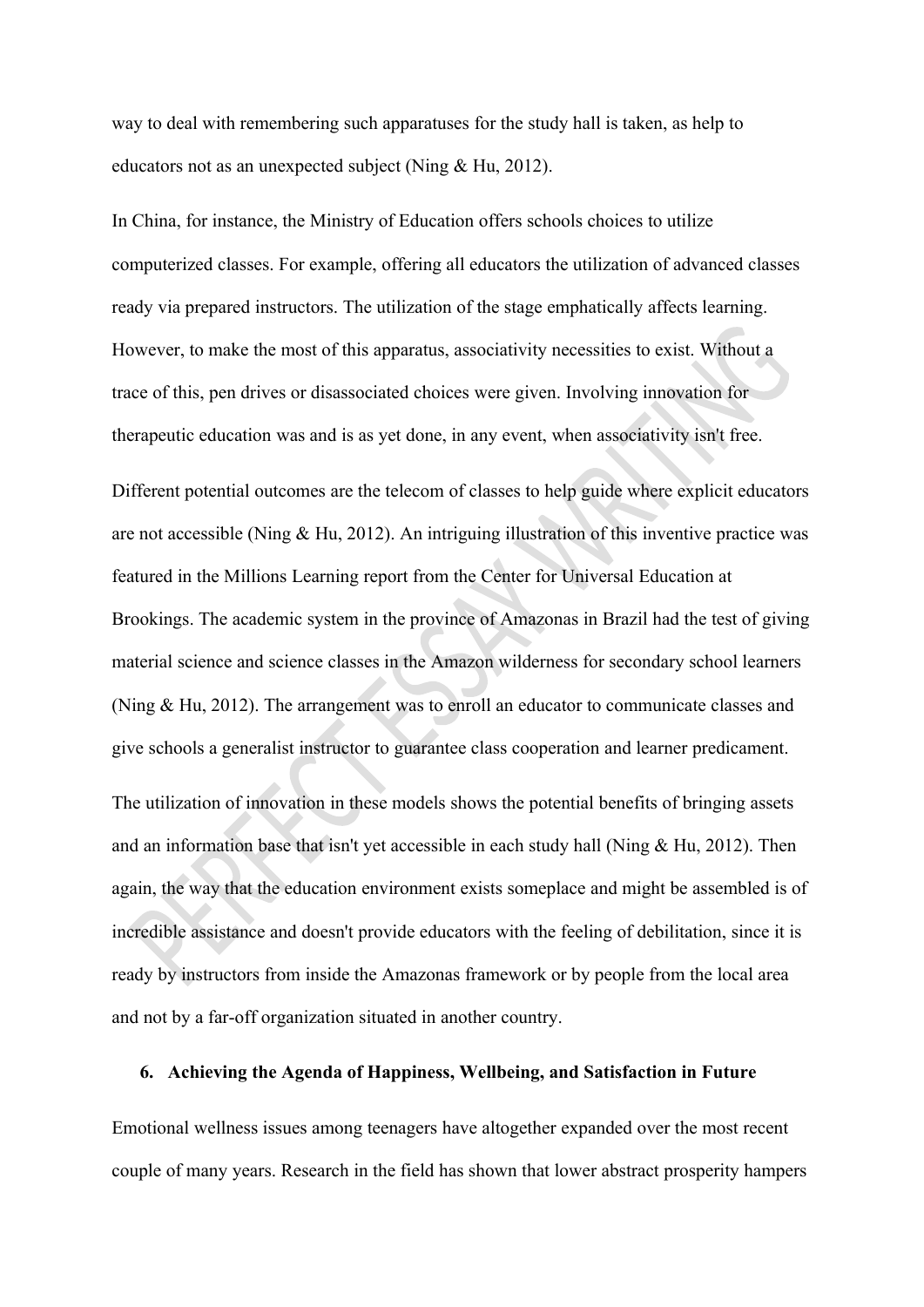their actual well-being, social associations, and mental execution (Daugherty et al. 2014). In this manner, notwithstanding family settings, the education area is an opportunity that could work with the prosperity of future ages. An organized climate and admittance to youth instructing and learning establishments have tremendous ability to work with change.

The encounters at academic establishments can profoundly shape learners' prosperity (Daugherty et al. 2014). From one perspective, schools, schools, and colleges - with rivalry, appraisal, and grades - risk adversely influencing the close-to-home well-being of learners. The more prominent abstract prosperity of learners inside a similar setting decidedly influences their self-assurance, scholastic execution, and achievement.

Academic organizations give an extraordinary stage to raise close-to-home mindfulness and advance exercises that are associated with learners' generally speaking emotional prosperity. Factors like encountering choice, feeling enabled, happiness in getting the hang of, having a potential for development, building further associations, and having the option to picture clear objectives have been found to profoundly advance learners' satisfaction (Daugherty et al. 2014). Arrangements around advanced education are progressively determined by such learning and prosperity structures which advance a proactive (and not receptive), positive, and careful way to deal with learning. In this way, as well as giving thoughtfulness regarding learners who face close to home or learning challenges, colleges ought to proactively furnish their learners with the vital abilities and backing to manage the rising tensions of current culture (Daugherty et al. 2014).

It's essential to routinely contact learners to make further mindfulness concerning the accessibility of an assorted encouraging group of people. The college ought to work with inclusivity, address assessment tension, and help with potential language boundaries (Daugherty et al. 2014). For our purposes, the Taskforce of Happiness and Well must further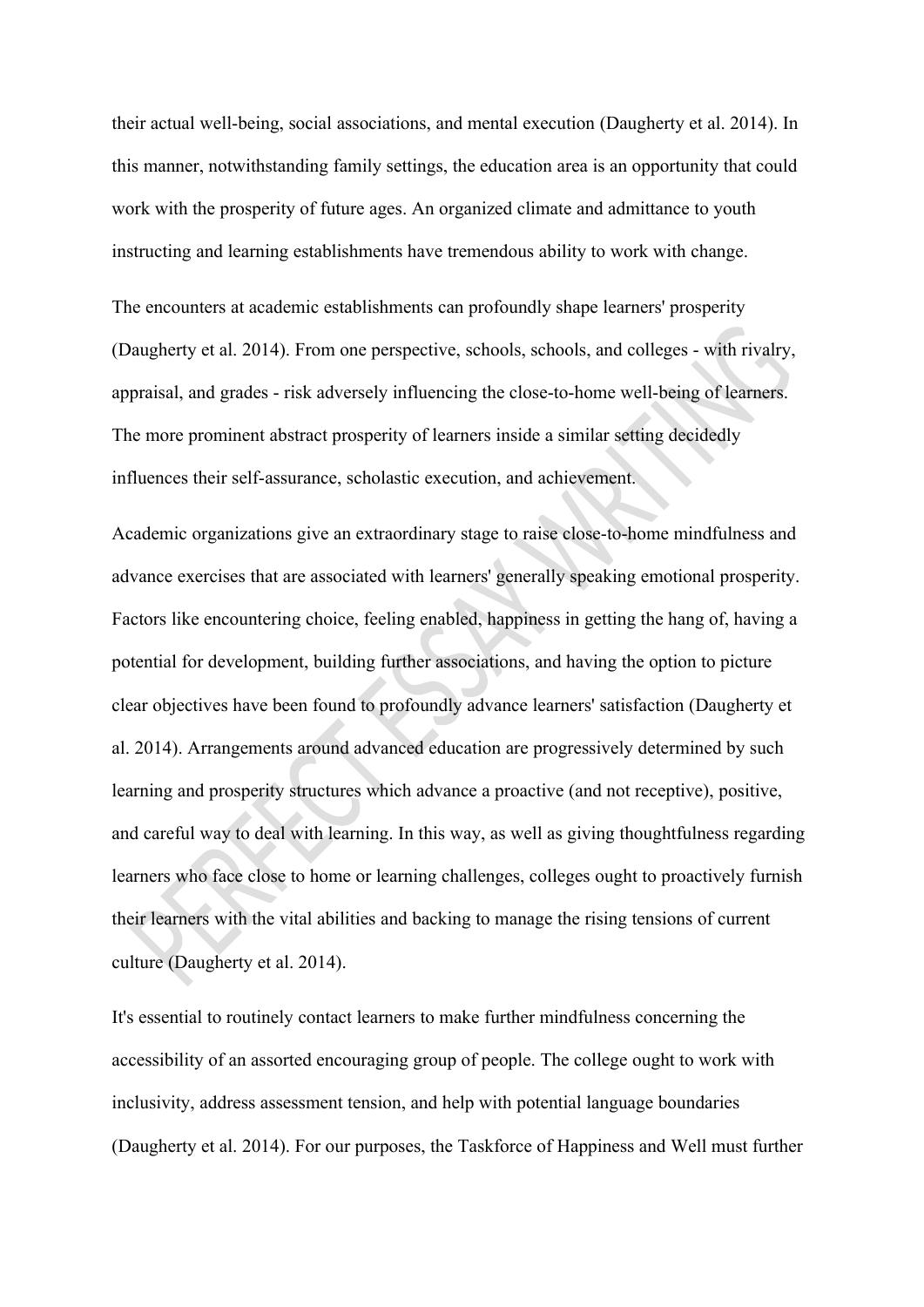proactively apply the standards of a positive way to deal with learning, academic plans, instructing, and learner exercises.

#### **7. Opportunities and development trends**

Somewhat recently, advancements have arisen in educating and learning rehearses at a consistently speeding rate (Daugherty et al. 2014). The most recent advances in teaching methods and innovations have welcomed new open doors for the improvement of brilliant learning conditions in two viewpoints, specifically, execution assessment and academic plan. The accompanying talks about these open doors with ideas.

## Assessment of a brilliant learning climate

Assessment of learning execution would be more exact

Through computerized reasoning innovations in a brilliant learning climate, for example, the web of things, discernment innovation, video recording innovation, picture acknowledgment innovation and stage securing innovation, multi-source, heterogeneous, multi-modular enormous information (for instance, lifting hands, looks, substantial stances, and conversation) concerning with learners' way of learning could be gathered (Hayneman & Lee, 2016). Such large information would produce new bits of knowledge about learners' way of behaving and learning execution in the brilliant learning climate, which makes it conceivable to more readily comprehend and advance the academic experience and the showing conditions (Hayneman & Lee, 2016). The "man-made brainpower brilliant homeroom" arrangement by Intel accomplice Corerain uses video examination to distinguish and recognize learners' positive processes, for example, interest, hand raising, and standing up, and adverse processes, for example, pivoting and laying their head on the table. Then, these processes would be followed, recorded, and imagined in a dashboard to decide learners' circumstances (Hayneman & Lee, 2016).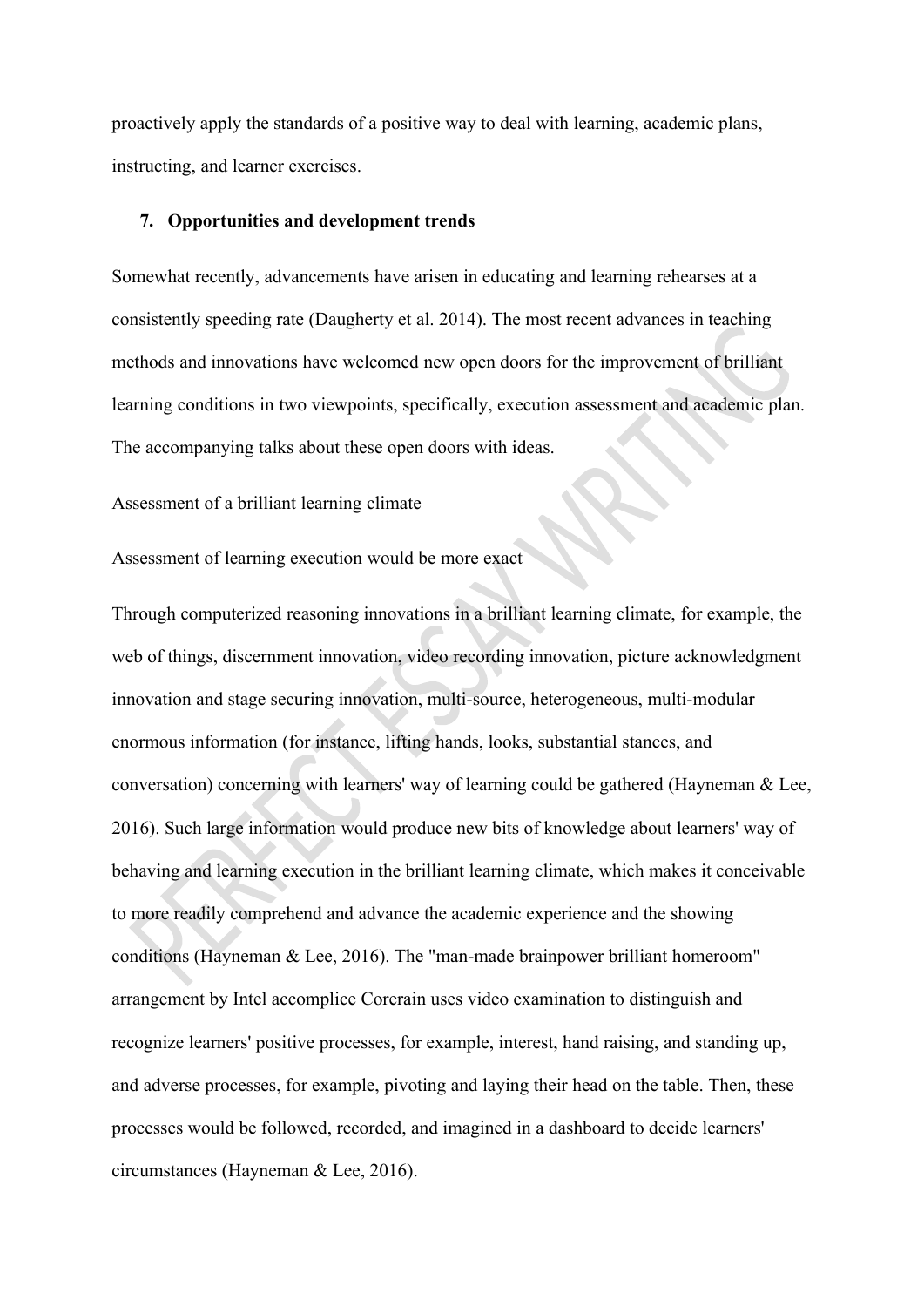#### Academic plan in a brilliant learning climate

#### Academic assets would be more impartial

In a commonplace shrewd learning climate, computerized cameras and recording or projecting hardware, different learner-controlled intelligent whiteboards or contact screen TVs, cell phones that are viable to associate with learner-controlled shows, remote Internet, and academic administration programming are universally accessible (Hayneman & Lee, 2016). These prepared assets and innovations could guarantee all learners in a shrewd learning climate have the admittance to take part in various types of informative assets paying little heed to race, orientation, learning contrasts, financial status, or foundation (Hayneman & Lee, 2016).

## Academic methodologies would be more learner-focused and adaptable

With the assistance of brilliant innovations, existing explorers have shown that dynamic learning draws near, including request learning, cooperative learning, bunch learning, etc, are progressively pervasive (Metzler, 2014). With the continued development of shrewd innovations, these learner-focused academic methodologies could be more normal. With the capacity to store, gather, figure, and break down the gigantic information of learners to do the upgraded instructive choices (Metzler, 2014), a shrewd learning climate could push customized learning plans for each learner, simultaneously, learners could communicate with the savvy learning the executive's framework to change the learning plan. Other than association among learners and the framework, associations among learners and educators, learners and guardians would be more comfortable and opportune, since the savvy learning framework could help instructors in dominating learners' conditions and in changing showing progressively (Lewis & Kelly, 2014).

Academic targets would be greater capacity focused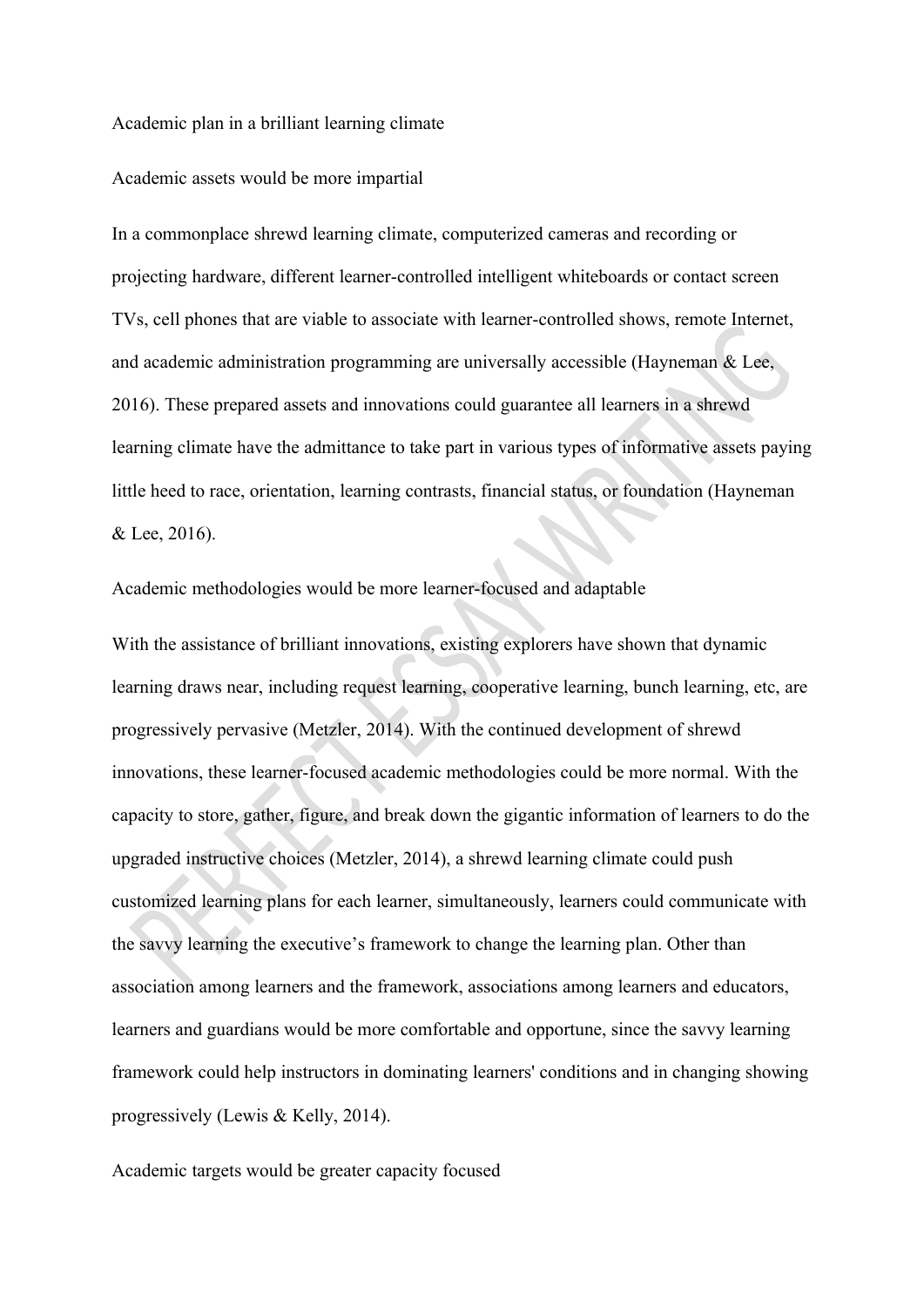Past studies have likewise demonstrated that a shrewd learning climate can animate learners' learning inspiration, advance dynamic learning, work on scholastic execution and invigorate higher-request thinking abilities (Lewis & Kelly, 2014). With the inclination that the informative ways to deal with be more learner-focused, with the association between learners, educators, guardians, and learning framework to be more comfortable, learners would have all the freer opportunity to create and conduct learning exercises by discussing and working together with their schoolmates, or looking for help from their instructors. This dynamic academic experience could not just assist learners at any point with acquiring new information, yet in addition develop their mental, social, and profound abilities (Lewis & Kelly, 2014).

### **References**

Higgs, J., Loftus, S., & Trede, F. (2010). Education for future practice. In *Education for future practice* (pp. 1-13). Brill Sense.